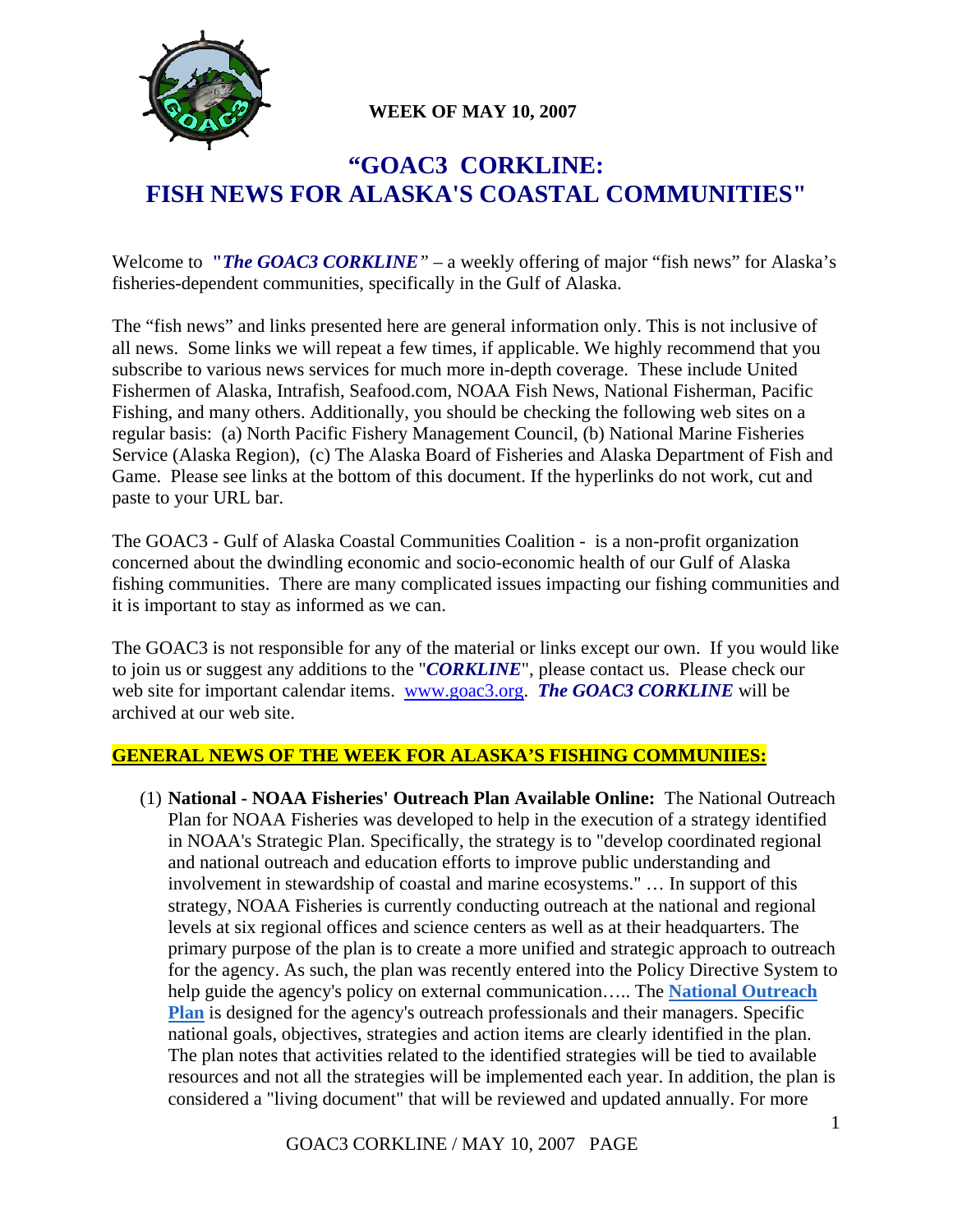information, contact Christopher.M.Moore@noaa.gov or call the Partnerships and Communications Division within the Office of Sustainable Fisheries, at (301) 713-2379.

(2) **Governor Palin hires \$80,000 fish adviser** http://community.adn.com/?q=adn/node/107364

### **NORTH PACIFIC FISHERY MANAGEMENT COUNCIL – AGENDA FOR JUNE 2007, SITKA, ALASKA** Now available at the Council web site - **http://www.fakr.noaa.gov/npfmc/**

### **2007 SALMON SEASON**

### **I MARKETING**

**ASMI "I Heart Salmon" - Opening of Alaska's Wild Salmon Harvest Season** The Alaska Seafood Marketing Institute (ASMI) is pleased to announce the return of fresh, wild and always sustainable Alaska salmon to the market in May. This highly anticipated record salmon season is revered globally as chefs, retailers and consumers count down the days to its debut."This is an exciting time of year for Alaska as we anticipate the first salmon run of the summer. The Alaska Department of Fish and Game is projecting the seventh strongest run on record this year. This is a real testament to Alaska's successful sustainable fisheries management," states Ray Riutta, Executive Director of ASMI…http://www.alaskaseafood.org/about/pressreleases/IHeartSalmon.htm

# **II PROCESSING:**

- **(1) Processors ready for salmon, with notable exceptions**ADN Highliner Blog Posted: April 26, 2007 - 9:08 pm The Alaska Department of Fish and Game today released its annual salmon processor capacity survey, and the news is mostly upbeat. The major processors say they generally can handle forecasted runs of sockeye, pink and other species of salmon due in from the ocean this summer to spawn. http://community.adn.com/?q=adn/node/107048
- **(2)** AK Journal of Commerce: Salmon processing should keep pace http://www.alaskajournal.com/stories/050607/hom\_20070506083.shtml
- **(3)** ADFG Processor Capacity Survey online: http://www.cf.adfg.state.ak.us/geninfo/pubs/capacity/07capacity.pdf
- **(4) Federal fishery council leaves review of major merger to other agencies** Federal fisheries regulators have opted to let other federal agencies determine whether the merger of two Japanese firms would create various forms of economic distress in Alaska fisheries.The North Pacific Fishery Management Council was asked April 2 in Anchorage to analyze impacts on several communities, pricing and ownership caps on various privatized fisheries that could come as a result of the forthcoming merger of Maruha Group and Nichiro Corp.The council decided that some analysis to be done by the U.S. Department of Justice and the Federal Trade Commission would be sufficient, said Earl Krygier, an alternate on the council for Fish and Game Commissioner Denby Lloyd…http://www.alaskajournal.com/stories/041507/hom\_20070415092.shtml
- **(5) Icicle Seafoods poised to start fish farming in Chile** In March, Icicle Seafoods Inc. made an announcement that shocked some people: It was jumping into the farmed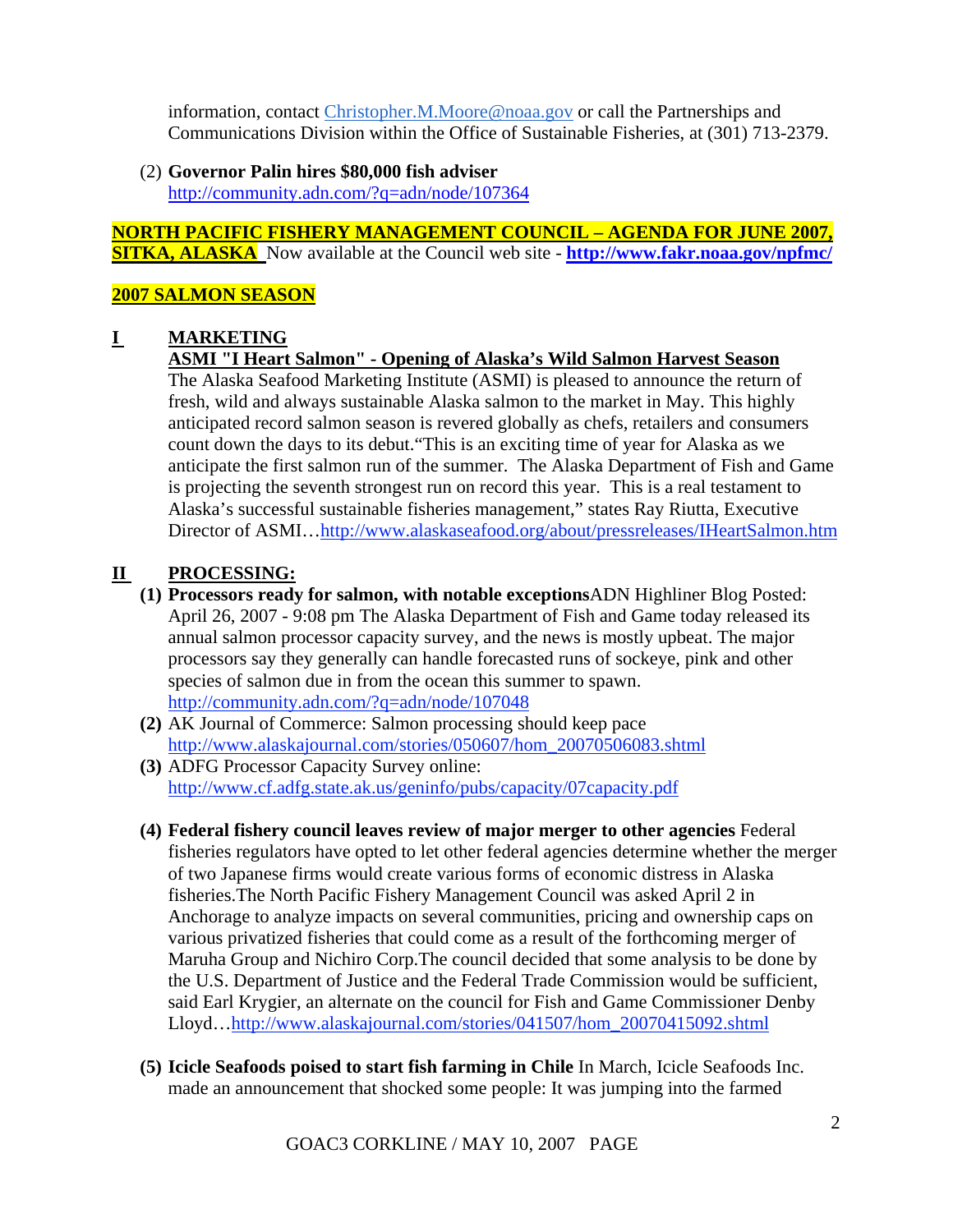salmon and trout business in Chile."Boycott Icicle!" one guy wrote on an industry blog. "A major slap in the face," wrote another, identifying himself as a former Alaska commercial fisherman.Don Giles, Icicle's longtime president, expected some flak. But he also believes a less vocal majority understands why one of the largest processors of Alaska's wild salmon had to get into fish farming…

http://www.adn.com/money/story/8838831p-8739485c.html

**(6) Bristol Bay buys into fish processor** Bristol Bay Economic Development Corp. will buy a 50 percent share of Seattle-based fish processor Ocean Beauty Seafoods Inc., the companies just announced. Neither company plans major management changes, they said. Ocean Beauty will remain in its current headquarters in Seattle, and all seven of its Alaska processing plants will continue to operate as normal, the company said. "We have found the ideal company to invest in," said Robin Samuelson, Bristol Bay's chief executive. "Ocean Beauty's management group is strong, and they bring processing expertise and training that will allow us to expand opportunities for our residents…http://www.adn.com/money/industries/fishing/story/8800603p-8701852c.html

# **III HARVESTING: THE COPPER RIVER:**

- (1) CDFU (Cordova District Fishermen United) UPDATE 04/20/07 Copper River salmon is Certified Sustainable. MSC Certification for the Copper River and Prince William Sound. The MSC VISUAL program is simple, and allows easy access to the information about our sustainable salmon fishery, and the challenges to maintaining our certification for sustainability over time. Direct Link to MSC VISUAL program: http://www.stateofthesalmon.org/collaborate/msc/index.html Youwill download a map with links to salmon management areas, select Alaska, click on the Copper River area for the Copper, and PWS for the sound fisheries.The project was accomplished through a partnership between Ecotrust Fisheries and the Wild Salmon Center, both headquartered in Portland, Oregon..
- (2) Efforts by State of the Salmon to help better understand trends in wild salmon populations throughout the Pacific, follow link here: http://www.stateofthesalmon.org/index.php
- (3) Ecotrust Copper River program, check out the Copper River Knowledge System at: http://www.ecotrust.org/copperriver/crks\_cd/welcome.htm
- (4) Copper River Salmon workshop series reports go to: http://www.ecotrust.org/copperriver/workshop/

### **SALMON SUSTAINABILITY CERTIFICATION**

# **MSC Alaska Salmon Recertified as 16 Units- comment By May 11**

Advisory Notice: http://www.msc.org/assets/docs/Alaska\_Salmon/DraftRpt\_notice\_2007.pdf Full Report – includes individual Alaska fisheries. http://www.msc.org/assets/docs/Alaska\_Salmon/DraftRpt\_2007.pdf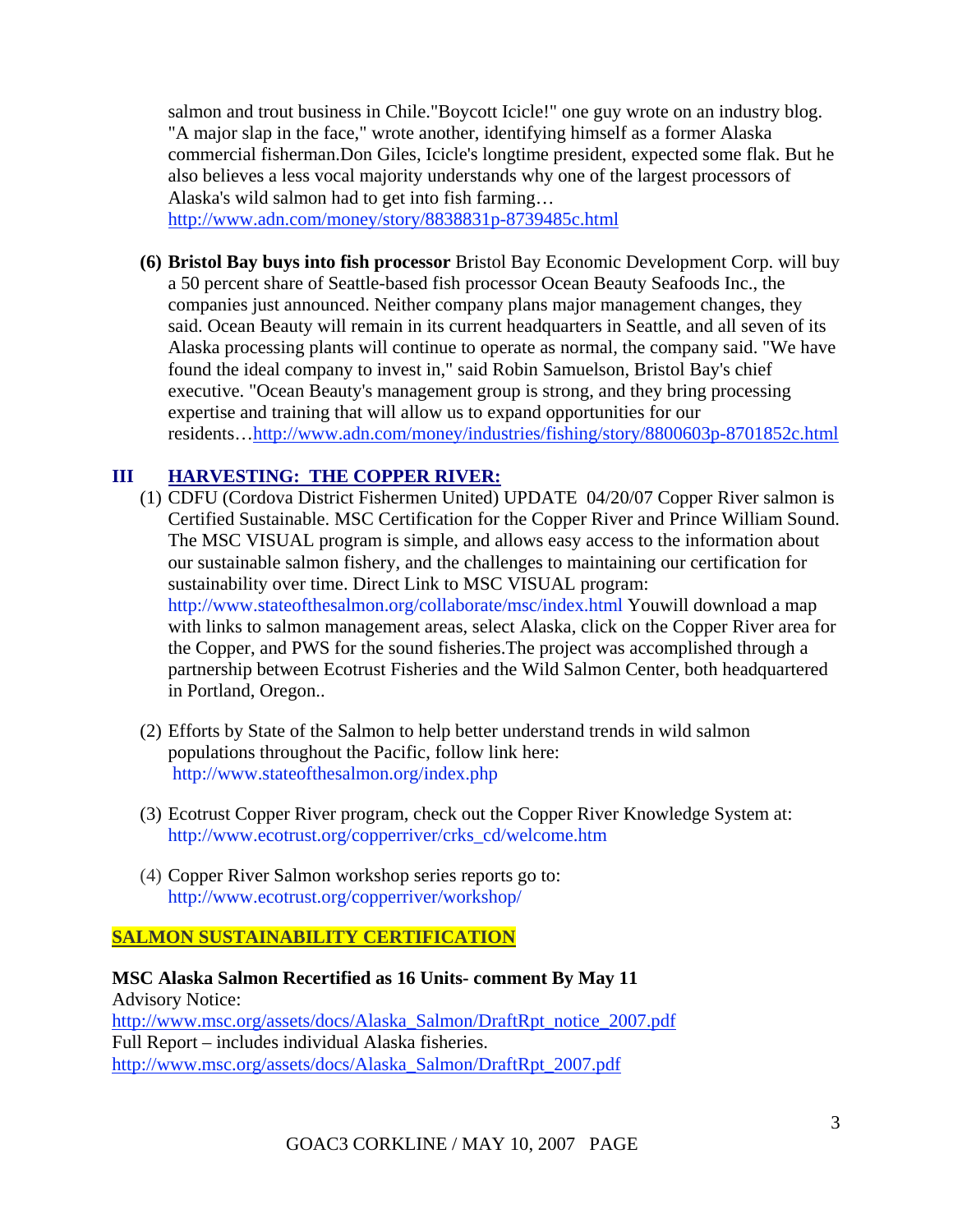Alaska Salmon Fishery **MSC** Re-Certification on Track Alaska Salmon Fishery **MSC** Re-Certification on Track. Alaska Department of Fish and Game. Skip navigation. **...** www.adfg.state.ak.us/news/2006/12-1-06\_nr.ph

**CQE NEWS:** The CQE (Community Quota Entity) program for the community purchase of halibut and sablefish IFQs was passed into law June 2004. Since that time, CQEs have been forming at a very slow pace because of lack of capital and the high cost of administration. However, behind the scenes several groups, including the GOAC3, have been working diligently to improve this situation.

- (1) CQE general information and requirements
	- **a.** State of Alaska http://www.dced.state.ak.us/investments/cqe.cfml
	- **b.** National Marine Fisheries Service / NMFS http://www.fakr.noaa.gov/ram/cqp.htm
	- **c.** www.goac3.org
- (2) GOAC3 visits Seldovia May 8, 2007 http://www.seldoviagazette.com/

### **RECREATIONAL FISHING / TOURISM / CHARTER**

- **(1) Proposed Regulations NMFS http://www.fakr.noaa.gov/ram/ifqcharters.htm**
	- **a.** News Release: Proposed regulations for guided sport halibut fishing in SE Alaska
		- **b.** 72 FR 17071, April 6, 2007. Proposed rule to restrict the harvest of halibut by persons fishing on a guided sport charter vessel in IPHC Regulatory Area 2C. Comment period through April 23, 2007.
		- **c.** Draft EA/RIR/IRFA for the Regulatory Amendment to Modify the Halibut Bag Limit In the Halibut Charter Fisheries In IPHC Regulatory Area 2C, March 23, 2007

### **(2) Comment deadline May 25 on NMFS & USCG authority to inspect sport logs, etc.**

The Department of Fish and Game proposes to adopt regulation changes in Title 5 of the Alaska Administrative Code, dealing with sport fishing services and sport fishing guide services, license requirements, regulations of activities, and reporting requirements including the following: 5 AAC 75.075(c) is proposed to be changed to include law enforcement representatives of the National Marine Fisheries Service and representatives of United States Coast Guard as authorities to inspect required logbooks, identifications, licenses, permits, tags, stamps, and harvest records of sport fishing guides and their clients…comments must be received no later than 5:00 p.m. May 25, 2007…

http://notes5.state.ak.us/pn/pubnotic.nsf/cc52605f7c156e7a8925672a0060a91b/f6ec2c4841d b355d892572c3007b3b5b?OpenDocument

**(3) National - Operations Team Formed to Work on Recreational Data Issues:** NOAA Fisheries, in coordination with representatives from the Fishery Management Councils, states, and the three interstate commissions, has established an Operations Team to continue efforts to upgrade the recreational fisheries data program. The Operations Team will begin reviewing and prioritizing recommendations from last year's National Research Council review of the recreational data program, national management framework workshop, and the recently reauthorized Magnuson-Stevens Act. The Operations Team will report on their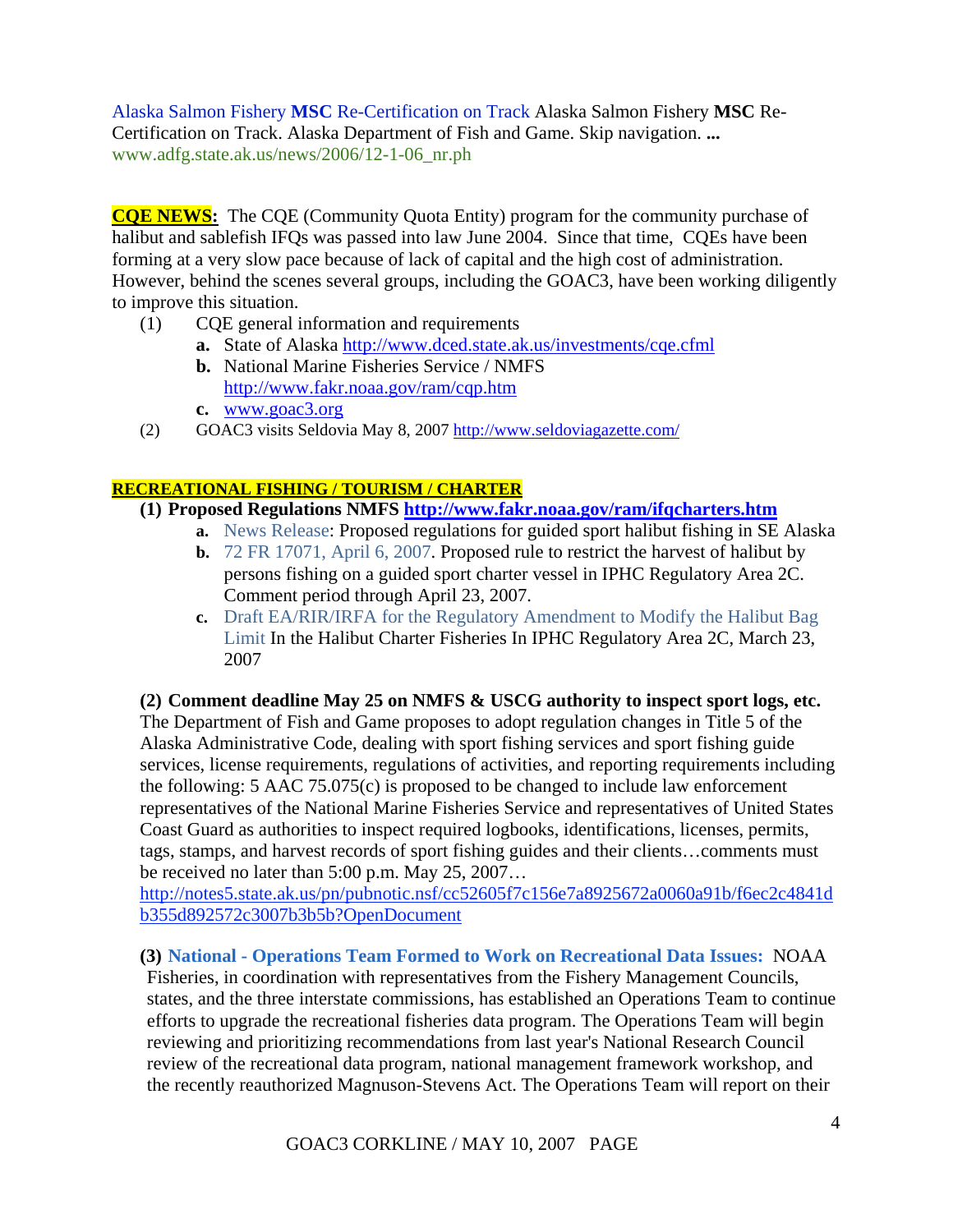work at the upcoming constituent data review (Silver Spring, MD on May 15) and Marine Fisheries Advisory Committee meeting (Washington, DC on June 4-6). All interested members of the public are invited to attend. More information is available at NOAA web site

### **CURRENT GROUNDFISH ISSUES IN THE GULF OF ALASKA:**

(1) **NMFS Reminds Fishing Vessel Owners and Operators of Federal Fisheries Permit Requirements** The National Marine Fisheries Service (NMFS) reminds owners and operators of federal requirements for groundfish federal fishing permits under 50 CFR Part 679.4(b). If your vessel is used to fish in the exclusive economic zone (EEZ) of the Gulf of Alaska or the Bering Sea and Aleutian Islands management area and is required to retain any groundfish caught in the EEZ, your vessel must have a federal fishing permit. If your vessel catches and retains any groundfish in the EEZ, you are fishing for groundfish and also must obtain a federal fisheries permit… http://www.fakr.noaa.gov/index/infobulletins/bulletin.asp?BulletinID=3571

# **CURRENT CRAB ISSUES IN THE GULF OF ALASKA**

### **Kodiak based Crewman's Association asks for share of crab quota**

The Crewman's Association, based in Kodiak, is asking the North Pacific Fishery Management Council to reallocate to crewmen a percentage of individual fishing quotas for crab. Shawn Dochtermann, a veteran commercial fisherman and secretary of the Crewmen's Association, made the proposal to the council April 2, at the conclusion of the council's April meeting. The council took no action on the proposal, but Dochtermann said he intends to pursue the matter with state and federal fisheries officials and others…

http://www.alaskajournal.com/stories/041507/hom\_20070414095.shtml

### **SOCIO-ECONOMIC RESEARCH LINKS FOR FISHING COMMUNITIES:** Each week we will spotlight different socio-economic research important to Alaska's fisheries-dependent communities. This week:

Alaska's fishing communities conferences: The Alaska Sea Grant Marine Advisory Program, the GOAC3, National Marine Fisheries Service, North Pacific Fishery Management Council, Alaska Department of Fish and Game and many other groups have collaborated in the last three years to conduct several conferences focused on the problems of Alaska's fishing communities and future generations trying to get into fishing. These have brought communities, agencies and industry together to focus on specific problems and potential solutions facing fishing communities. The proceedings of these conferences offer many valuable papers and insights and can be accessed via the Alaska Sea Grant Marine Advisory Program at

http://seagrant.uaf.edu/conferences/index.html. The GOAC3 continues to participate on the steering committee that is organizing future conferences.

# **TECHNOLOGICAL FISHERIES RESEARCH**

**Test finds trawl net upgrades reduce halibut bycatch** Recent testing of a halibut excluder device on trawl nets fishing for Pacific cod in the Gulf of Alaska points to a significant reduction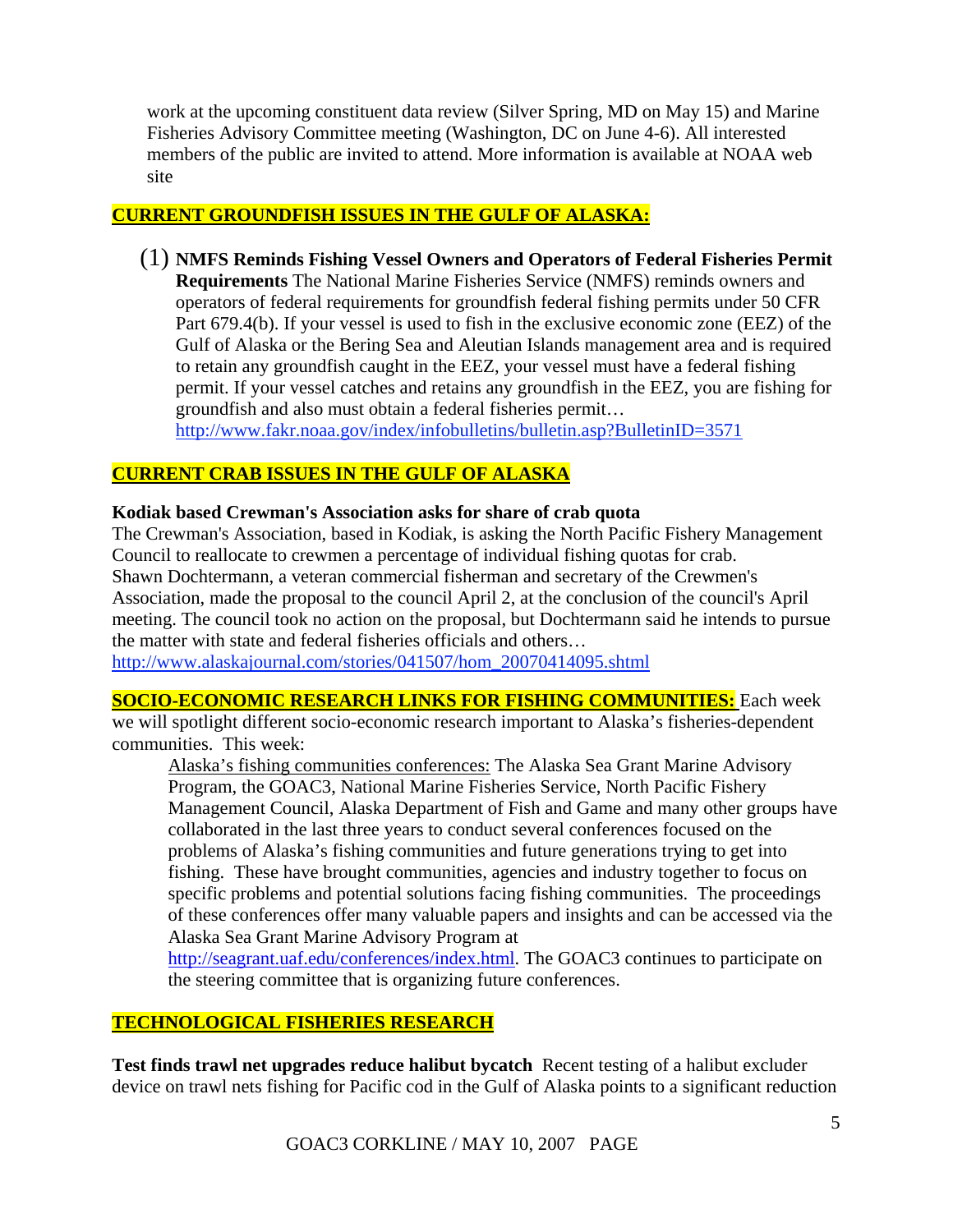of halibut bycatch. Halibut excluders are a panel of slots in a trawl net designed to let halibut swim out. The test fishery was coordinated by the cooperative research program of the Marine Conservation Alliance Foundation (MCAF). Dr. Craig Rose of the National Oceanic and Atmospheric Administration's Alaska Fishery Science Center and Kodiak-area trawl fishermen participated in the project...http://www.kodiakdailymirror.com/?pid=19&id=4677

**GENERAL MARINE RESEARCH:** Each week we will spotlight marine research issues and facilities. Some will be duplicated, depending on the issue, but most will be single-issue comments. Spotlight this week on: The University of Alaska Fairbanks: School of Fisheries and Oceans Science (SFOS)http://www.sfos.uaf.edu/divisions/

- ¾ The Institute of Marine Science (IMS). The Institute of Marine Science is the oldest and the largest unit of the School of Fisheries and Ocean Sciences, University of Alaska Fairbanks. The Institute is active in research and graduate training at the master's and doctoral levels.
- ¾ Fishery Industrial Technology Center http://www.sfos.uaf.edu/fitc/ Kodiak, Alaska. FITC has two major academic programs, Sustainable Harvesting and Seafood Processing. There are approximately ten graduate students currently studying at FITC.
- ¾ Fisheries Division: http://www.sfos.uaf.edu/fishdiv/ (Juneau and Fairbanks campuses)
- ¾ Alaska Sea Grant http://seagrant.uaf.edu/
- ¾ The Marine Advisory Program http://seagrant.uaf.edu/map/ Provides community education and excellent publications for fishermen and fishing communities. Highly recommended that this site is visited often.
- ¾ The Global Undersea Research Unit (GURU) provides access to undersea technologies through management of the Kasitsna Bay Lab. http://www.guru.uaf.edu/
- ¾ The Seward Marine Center is the primary coastal facility for SFOS. http://www.sfos.uaf.edu/smc/

**RED KING CRAB ENHANCEMENT FOR THE GULF OF ALASKA:** The scientific exploration of enhancement of depleted wild red king crab stocks in the Gulf of Alaska has recently under extensive renewed interest. This has really important economic implications for Alaska. The GOAC3 was very instrumental in encouraging this new effort, a collaboration of marine science, agencies, industry and communities. A complementary research project for blue king crab is occurring in the Bering Sea.

¾ **Red king crab eggs hatch in Alaska research program** Larvae to help scientists studying hatcheries as a way to rebuild Kodiak stocks 3/8/2007 Contacts Celeste Leroux, Alaska Sea Grant graduate student, University of Alaska Fairbanks, office: 907-224-4310; hatchery: 907-224-5181; cell: 415-306-2457; celeste.leroux@uaf.edu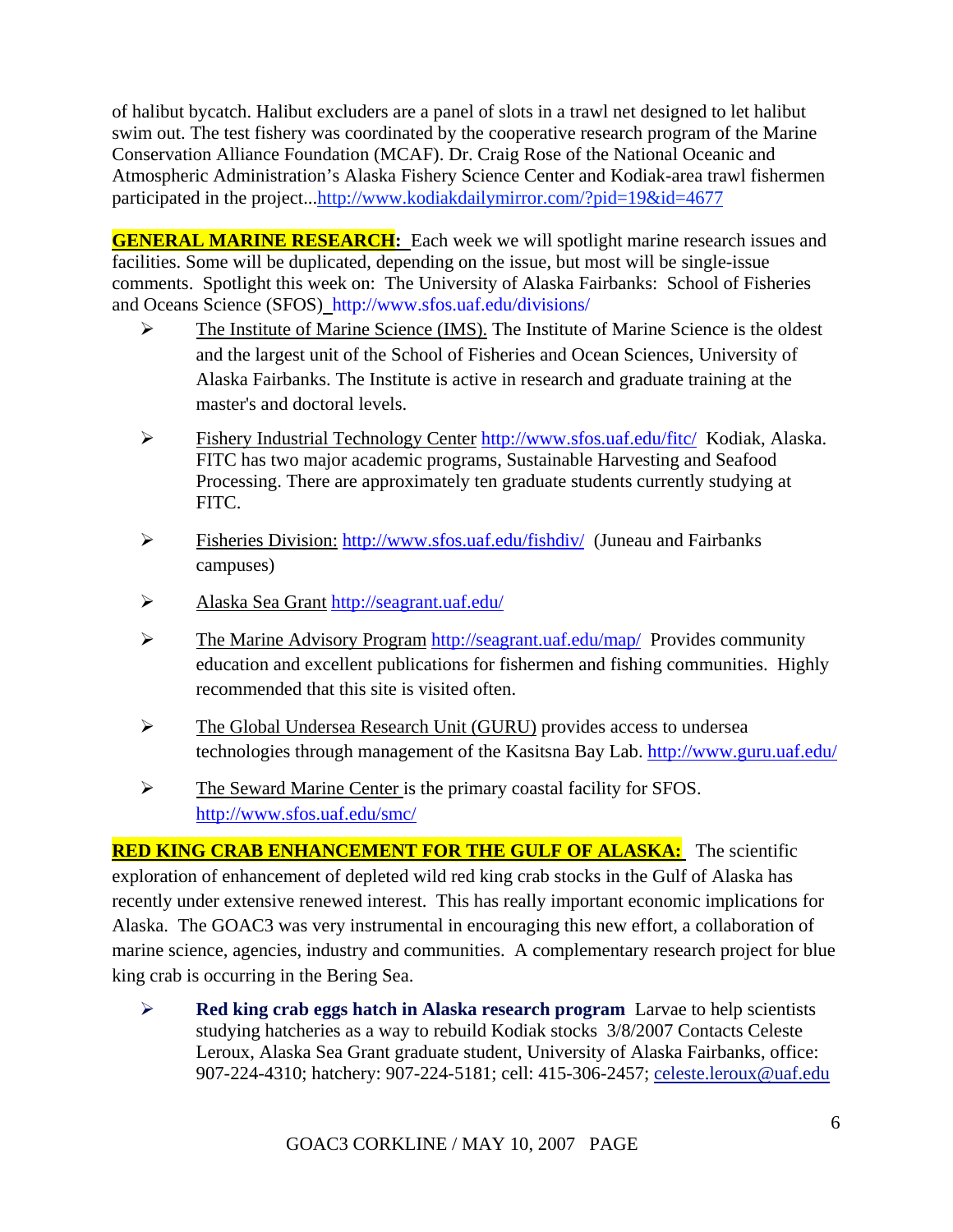- ¾ **Hatcheries examined as key to Alaska crab recovery** 28 February 2006 Contact: Brian Allee, Director, Alaska Sea Grant College Program, University of Alaska Fairbanks, 907-474-7949, allee@sfos.uaf.edu. NR: SG-2006/NR229
- $\triangleright$  Check out the GOAC3 web site (www.goac3.org) for further links and the text of the article in the December 2006 *"Alaska Business Monthly"* regarding the news story behind this effort, **"Red King/Blue King: Why Crab Enhancement is so Important to Alaska"** Dec 2006, copyright by Gale K. Vick

### **MARINE AQUACULTURE ISSUES:**

- **(1) Commerce Secretary Gutierrez Applauds Congressman Rahall's Commitment to Aquaculture (EEZ Aquaculture bill introduced)** PIE, W.VA. – U.S. Commerce Secretary Carlos M. Gutierrez applauded the announcement today by Chairman of the House Natural Resources Committee Nick J. Rahall, II (D-WV) that he would introduce a bill, at the request of the Administration to help establish an offshore aquaculture industry. The announcement came during a tour of the Mingo County Fish Hatchery in Pie, West Virginia, where the two discussed the Bush Administration's efforts to expand the \$1 billion U.S. industry into federal waters under the National Offshore Aquaculture Act of 2007. http://ocsenergy.anl.gov/ NOAA Aquaculture home page: http://www.lib.noaa.gov/docaqua/frontpage.htm
- **(2) EU / Scotsman: How buyers of 'wild' fish were sold red herrings** One in ten fish on sale in shops, including Sainsbury's, was incorrectly labelled as "wild" according to tests by the Food Standards Agency (FSA).The survey also found 15 per cent of retailers provided shoppers with no information - or incorrect details - about the origin of their fish.http://news.scotsman.com/uk.cfm?id=689982007
- **(3)** See also: www.goac3.org web link to articles (1) **"Alaska Reacts to Proposed Federal Aquaculture Plan",** copyright by Gale K. Vick, December 2005, *The Alaska Business Monthly* (2) "Alaska salmon: to farm or not to farm; the risk of disease, parasites and escapement are just a few of the reasons many say not to salmon fish farming" ... An article from: *Alaska Business* Monthly copyright by Gale K. Vick (April 2003)

### **PROTECTED RESOURCES:**

- **(1) Steller sea lions (SSL)** : Steller sea lions continue to be at the forefront of threatened or endangered marine mammals and birds that will continue to create precautionary measures affecting Alaska's fishing communities and fleets. For detailed information check out:
	- a. The North Pacific Fishery Management Council
	- b. Marine Mammal Research Consortium: http://www.marinemammal.org/ MMRC Steller Life in the Fasting Lane - Is age and season the secret to surviving lean times? Periodic fasting is a way of life for Steller sea lions. But when prey is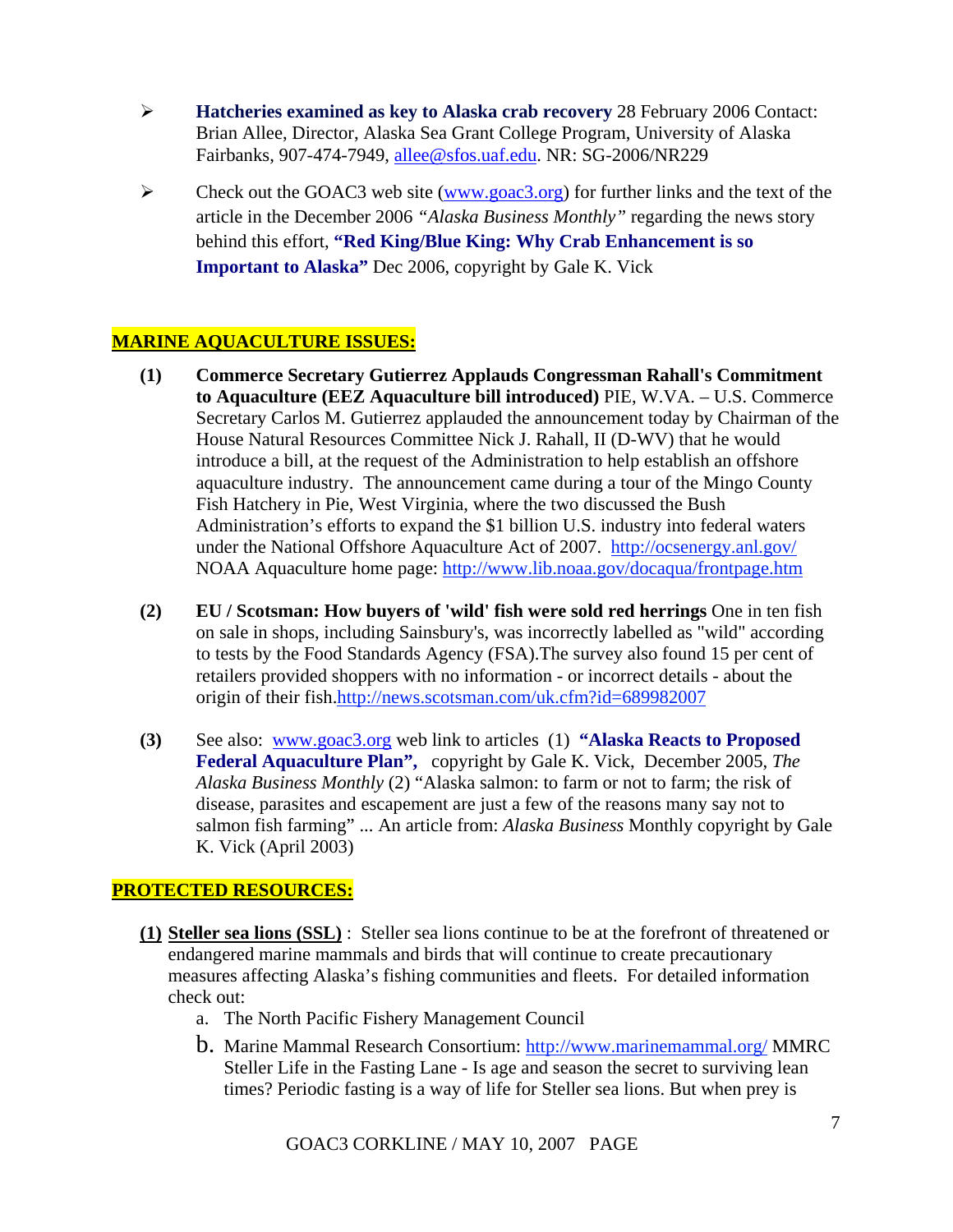scarce, a prolonged fast can be disastrous. Are sea lions better able to tolerate fasting at certain ages and specific times of year? A new study asks these questions and more.http://www.marinemammal.org/2007/rea.php

- **c.** NOAA's Alaska Fisheries Science Center (SSL research center) http://161.55.120.152/sslprojects/ssl\_entrance.htm
- **d.** NMFS-AK region web links **http://www.fakr.noaa.gov/maps/**
	- o Steller Sea Lion Protection Measures Maps and Additional Restricted Groundfish Areas (Small Entity Compliance Guide**)** Steller Sea Lion Protection Measures maps and additional restricted groundfish areas: Critical Habitat maps and Rookery No-Entry Zones
	- o The Alaska SeaLife Center (Seward, Alaska) http://www.alaskasealife.org/

# **(2) Cook Inlet Beluga ESA Threatened listing - Deadline June 19 for comments**

Based on the findings from the status review and consideration of the factors affecting this species, we have concluded the Cook Inlet beluga whale constitutes a distinct population segment (DPS) that is in danger of extinction throughout its range. Accordingly, we are now issuing a proposed rule to list the Cook Inlet beluga whale DPS as an endangered species. We are soliciting information on issues relevant to the listing of the Cook Inlet beluga whale DPS under the ESA. Although we are not proposing to designate critical habitat at this time, we are also soliciting information on essential physical and biological features of Cook Inlet beluga whale habitat…Comments on this proposed rule must be received by close of business on June 19, 2007. Requests for public hearings must be made in writing by June 4, 2007.http://a257.g.akamaitech.net/7/257/2422/01jan20071800/edocket.access.gpo.gov/2007/ E7-7577.htm

### **FISH CALENDAR (CHECK OUR WEB SITE @ www.goac3.org**

**IMPORTANT LINKS: The GOAC3 does not sponsor nor is responsible for any of the material in the following links except our own. Some of the links below are subscription news services that require payment.** 

**(1) GOAC3**: www.goac3.org **(2)** NMFS/AK : /www.fakr.noaa.gov/ **(3)** NPFMC: /www.fakr.noaa.gov/npfmc/ **(4) NOAA Fish News:** To subscribe or search the FishNews archives, FishNews website. (5) AK CONGRESSIONAL DELEGATION: www.state.ak.us/local/CongressDelegation.shtml (6) U.S. CONGRESSIONAL LINKS: http://thomas.loc.gov/ (7) AK LEGISLATURE: w3.legis.state.ak.us/home.htm (8) ALASKA / BOARD OF FISHEIRES - AK BOF: www.boards.adfg.state.ak.us/ (9)ADF&G: www.adfg.state.ak.us/ (10) ALASKA COMMUNITIES: www.state.ak.us/local/communit.shtml (11) Laine Welch's Fish Factor at http://www.kinyradio.com/fishfactor.html

(12) UFA: www.ufa-fish.org